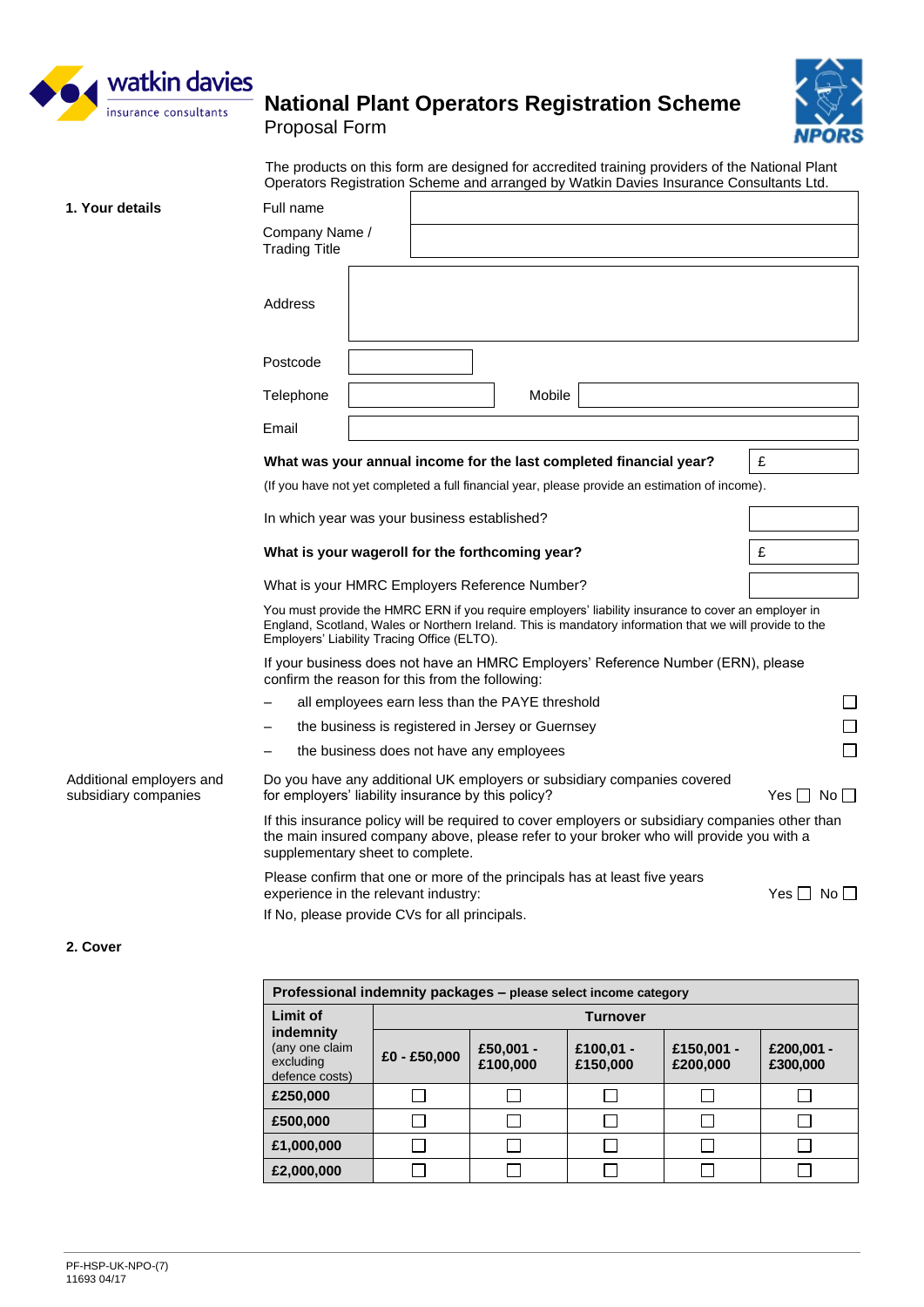



Proposal Form

| <b>Optional office packages</b>                 |                 |                 |                 |                 |                 |
|-------------------------------------------------|-----------------|-----------------|-----------------|-----------------|-----------------|
| <b>Packages</b>                                 | <b>Option 1</b> | <b>Option 2</b> | <b>Option 3</b> | <b>Option 4</b> | <b>Option 5</b> |
| Wageroll                                        | <£nil           | $<$ £100 $k$    | $<$ £100 $k$    | $<$ £100 $k$    | $<$ £250 $k$    |
| Office contents                                 | £nil            | £nil            | £5,000          | £10,000         | £25,000         |
| Computers at the<br>premises                    | £nil            | £nil            | £2,500          | £5,000          | £15,000         |
| Portable equipment<br>including laptops<br>(UK) | £nil            | £nil            | £1,000          | £2,500          | £10,000         |
| Employers' liability                            | £nil            | £10m            | nil             | £10m            | £10m            |
| <b>Public liability</b>                         | £2m             | £2m             | £2m             | £2m             | £2m             |
| <b>Selected</b>                                 | □               | $\Box$          | $\Box$          | $\Box$          |                 |
| Public liability                                | £5m             | £5m             | £5m             | £5m             | £5m             |
| <b>Selected</b>                                 | $\Box$          | П               |                 | $\Box$          | $\vert$         |

**Higher limits are available upon request. This will be charged at an additional premium and must be requested under section 7 and agreed in advance. Period of insurance**

This will be an annual policy unless otherwise advised or agreed prior to inception.

#### **Retroactive cover**

If you currently purchase professional indemnity cover, please provide the date when you first purchased cover without any gaps in insurance.

If you currently purchase professional indemnity cover, please provide the date when you first purchased cover without any gaps in insurance. / /

#### **3. Statement of fact** You must read this document to ensure that all the facts stated below are accurate and complete. If any of the facts stated below or any of the information provided to us is not correct or needs to be changed, you must tell us before the start of the period of insurance.

If there are changes to this information during the period of insurance you must tell us. When we are notified of a change we will tell you if this affects your policy. If you do not inform us about a change it may affect any claim you make or could result in your insurance being invalid.

#### **Business activities**

You can confirm that the following business description is accurate (this will appear on your policy document):

- The provision of training and assessment services as an accredited trainer for the National Plant Operators Registration Scheme.\*
	- **\* (Cover can be provided for other similar & recognised Schemes; these must be listed below and agreed prior to inception).**

Also you confirm that:

- all your work is carried out in the UK and for UK-based clients:
- you have never been convicted of or charged with any offence, other than a motoring offence or conviction spent under the Rehabilitation of Offenders Act 1974;
- you have never been declared bankrupt or become insolvent or made any voluntary arrangement with creditors or been subject to enforcement of a judgment debt either in a personal capacity or as a business.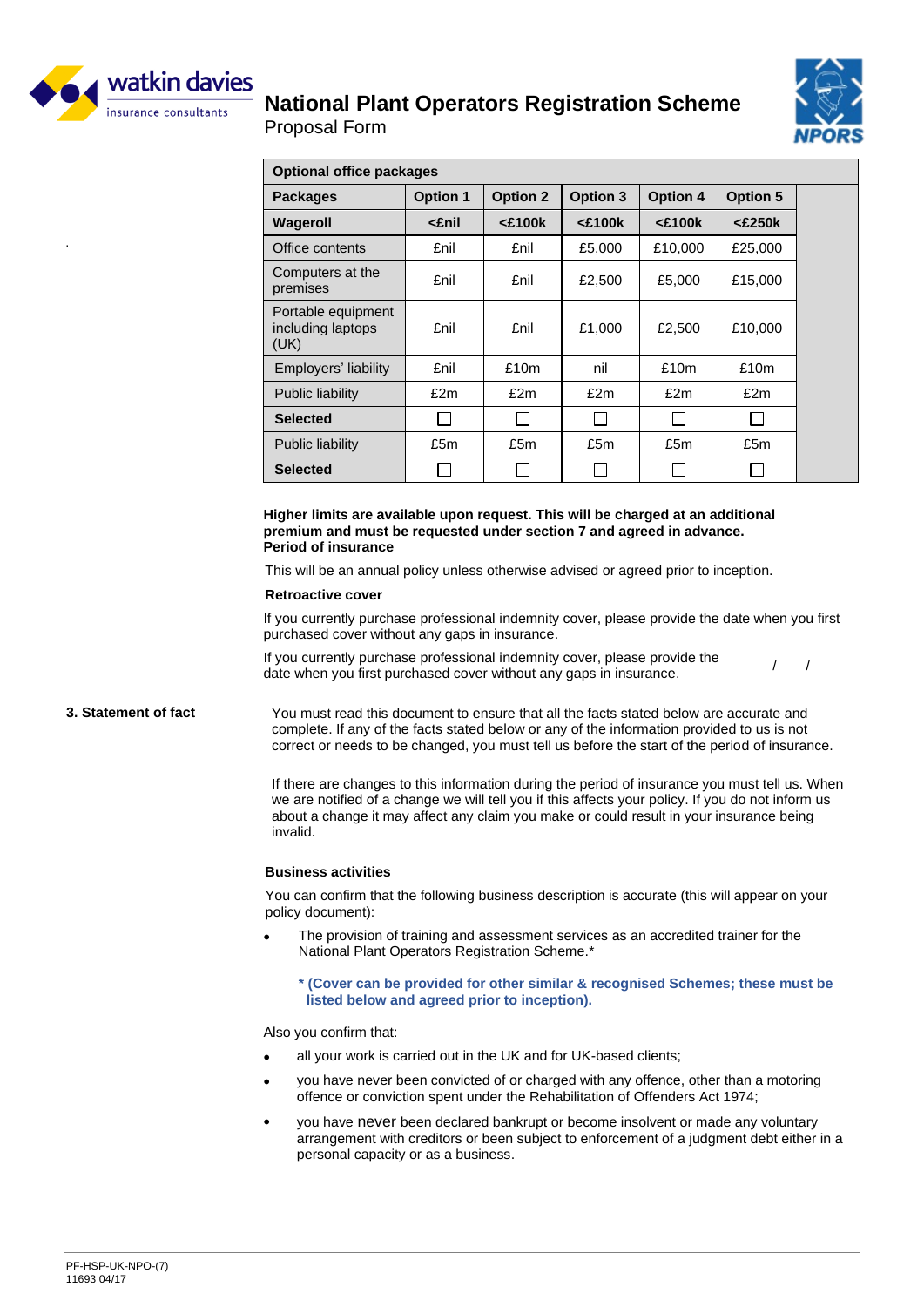

Proposal Form



### **Other Schemes / Recognised Accrediting Bodies**

Please list any other associated and recognised schemes or accrediting bodies that you are a member of (e.g. CPCS, LANTRA, NVQ, IPAF etc):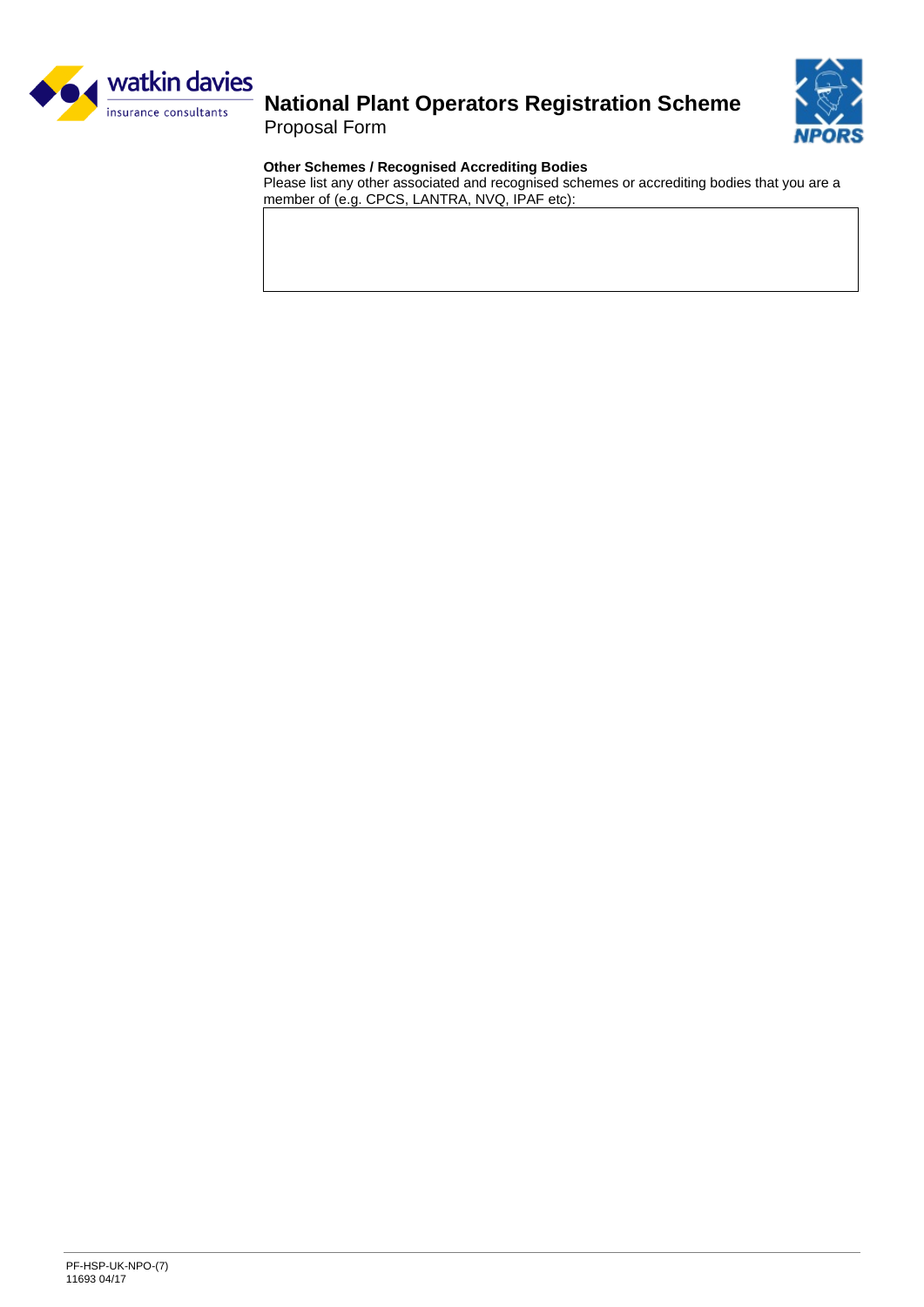

Proposal Form



#### **Minimum security requirements**

The following applies to the business premises listed in section 1, for which property cover is required

- 1. the final exit door is secured by:
	- a. a mortice deadlock conforming to or superior to BS3621; or
	- b. a rim automatic deadlock conforming to or superior to BS3621; or
	- c. a key operated multi-point locking system having at least three locking bolts.
- 2. any other external door or internal door providing access to any part of the building not occupied by you, which is not officially designated a fire exit by the local fire authority, is secured by:
	- a. a locking device specified in 1 above; or
	- b. by two key-operated security bolts to engage the door frame.
- 3. any other external door or internal door which is officially designated a fire exit by the local fire authority is secured by:
	- a. a panic bar locking system incorporating bolts which engage both the head and sill of the door frame; or
	- b. a mortice lock having specific application for emergency exit doors and which is operated from the inside by means of a conventional handle and/or thumb turn mechanism.
- 4. all ground and basement level opening windows and any upper floor opening windows or skylights accessible from roofs, balconies, fire escapes, canopies, downpipes and other features of the building are:
	- a. secured by means of a key-operated locking device; or
	- b. permanently screwed shut.

Please note:

- i. the local fire authority must be consulted before you replace or augment the existing locking device fitted to a designated emergency exit door; and
- ii. the provisions of specification 4 do not apply to windows or skylights that are protected by means of either:
	- a. secured by means of a key-operated locking device; or
	- b. permanently screwed shut.
	- c. proprietary collapsible locking gate grilles.

#### **Construction and location**

- 1. The premises is constructed with walls of brick, stone or concrete and roofed with slates, tiles or profile metal.
- 2. The premises is heated by a conventional electric, gas, oil or solid fuel central heating system.
- 3. The electrical installation at the premises is inspected at least every five years by a qualified electrician and all defects are remedied accordingly.
- 4. To the best of your knowledge, the premises:
	- a. have not been affected by flooding; and
	- b. are not within 500 metres of any water source.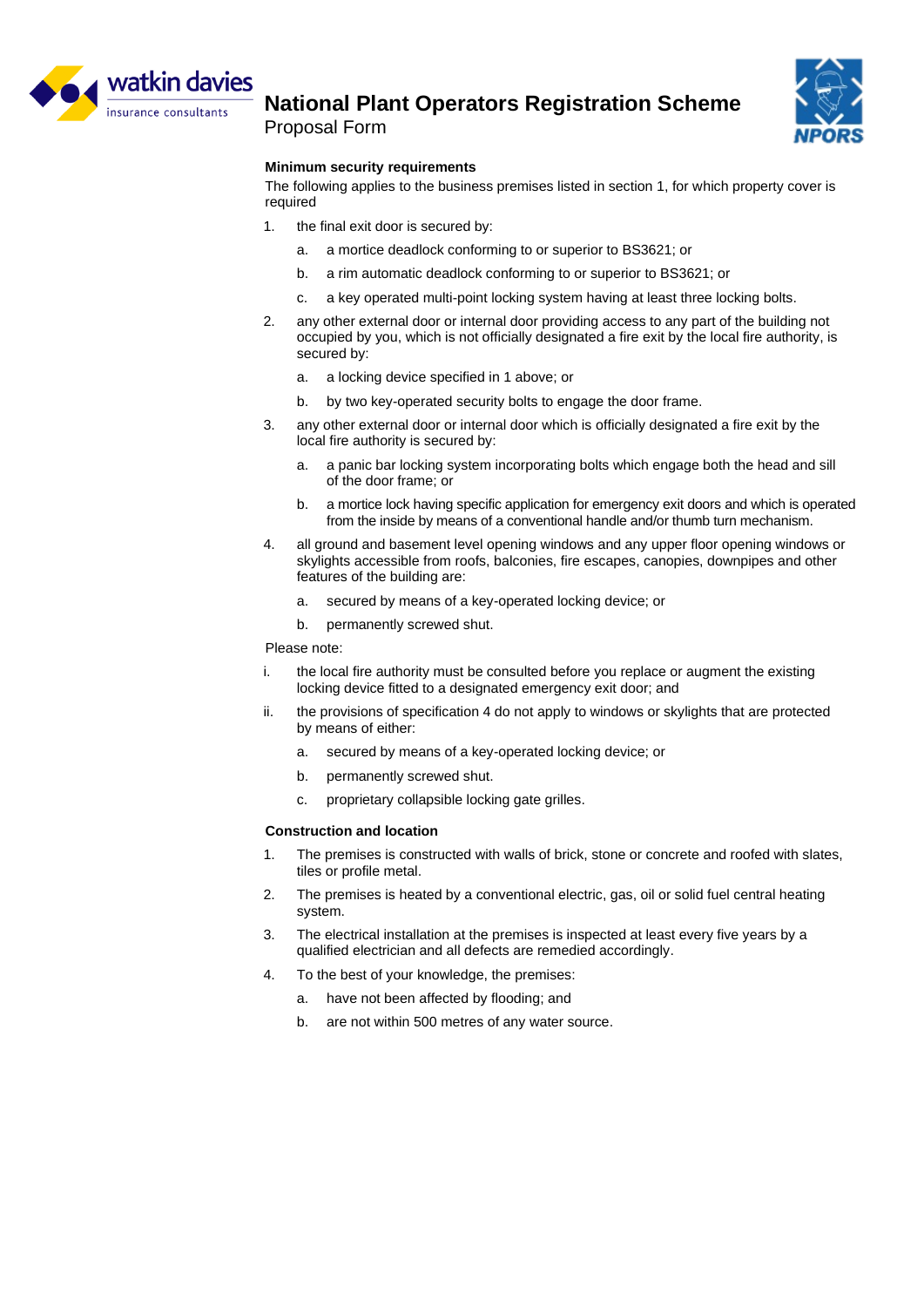

Proposal Form



### **4. Construction Plant Insurance Section (if required)**

| Own Plant Sum Insured                                                                                                                                                                                                                                                                                                                                                                               | £                                                                                            |  |  |  |  |
|-----------------------------------------------------------------------------------------------------------------------------------------------------------------------------------------------------------------------------------------------------------------------------------------------------------------------------------------------------------------------------------------------------|----------------------------------------------------------------------------------------------|--|--|--|--|
| Address at which Plant is Stored overnight                                                                                                                                                                                                                                                                                                                                                          |                                                                                              |  |  |  |  |
| Details of any additional security at site                                                                                                                                                                                                                                                                                                                                                          | <b>CCTV</b><br><b>Gated Compound</b><br><b>Security Patrol</b><br>Stored Internally<br>Alarm |  |  |  |  |
| Are any items of Plant fitted with Trackers or<br>registered with CESAR                                                                                                                                                                                                                                                                                                                             | Tracker $\Box$<br>CESAR                                                                      |  |  |  |  |
| Maximum Value of any one item                                                                                                                                                                                                                                                                                                                                                                       | £                                                                                            |  |  |  |  |
| Hired in Plant Sum Insured                                                                                                                                                                                                                                                                                                                                                                          | £                                                                                            |  |  |  |  |
| Hired in Plant Charges per annum                                                                                                                                                                                                                                                                                                                                                                    | £                                                                                            |  |  |  |  |
| Please confirm your Plant does not include any of the following;                                                                                                                                                                                                                                                                                                                                    |                                                                                              |  |  |  |  |
| - agricultural machinery including tractors, combine harvesters, balers and conveyors;<br>- scrap metal processing machinery (including but not limited to shredders fragmentisers and compactors);<br>- timber and forestry equipment (including but not limited to harvesters and forwarders);<br>- combustible waste processing machinery;<br>- woodchippers and shredders; and<br>- quad bikes. |                                                                                              |  |  |  |  |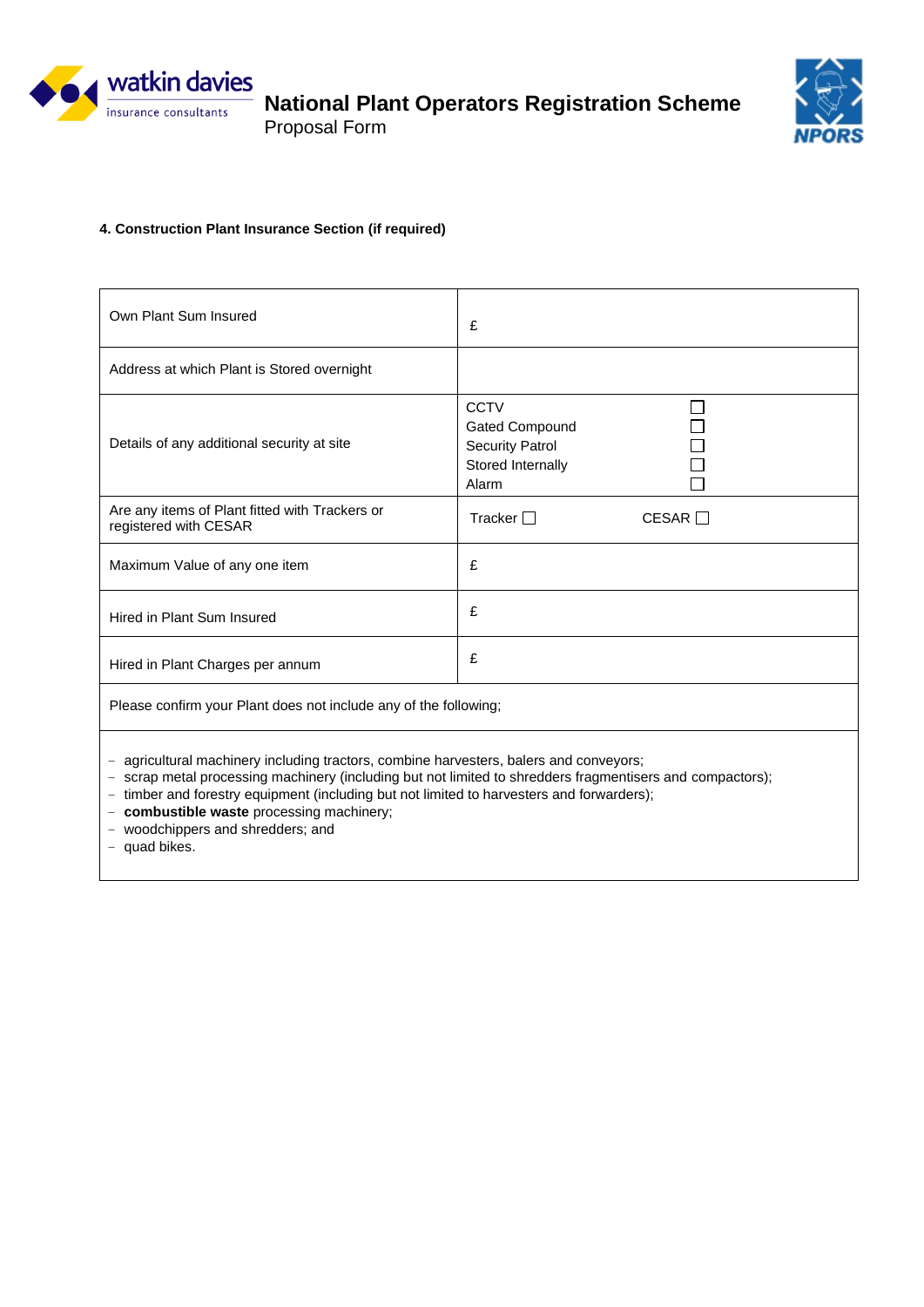

Proposal Form



| 5. Claims and losses        | You confirm the following statements to be true:                                                                                                                                                                                                                                                                                                                                           |  |  |  |  |  |
|-----------------------------|--------------------------------------------------------------------------------------------------------------------------------------------------------------------------------------------------------------------------------------------------------------------------------------------------------------------------------------------------------------------------------------------|--|--|--|--|--|
|                             | in the last three years no claim or loss, whether successful or not, has occurred or<br>been made against you or your predecessors in business, or any past or present<br>partner, principal, director or employee.                                                                                                                                                                        |  |  |  |  |  |
|                             | you are not aware after reasonable enquiry of any matter which may lead to a claim<br>$\bullet$<br>against you. This includes, but is not limited to:                                                                                                                                                                                                                                      |  |  |  |  |  |
|                             | a shortcoming or problem in your work known to you which you cannot reasonably<br>a.<br>put right;                                                                                                                                                                                                                                                                                         |  |  |  |  |  |
|                             | a complaint about your work or anything you have supplied which cannot be<br>b.<br>immediately resolved;                                                                                                                                                                                                                                                                                   |  |  |  |  |  |
|                             | an escalating level of complaint on a particular project.<br>c.                                                                                                                                                                                                                                                                                                                            |  |  |  |  |  |
|                             | d.<br>a client withholding payment due to you after any complaint.                                                                                                                                                                                                                                                                                                                         |  |  |  |  |  |
|                             | you are not aware of any loss from the dishonesty or malice of any employee or self-<br>$\bullet$<br>employed freelancer.                                                                                                                                                                                                                                                                  |  |  |  |  |  |
|                             | you are not aware, after enquiry, of any potential disease or injury to an employee that<br>٠<br>may give rise to a claim.                                                                                                                                                                                                                                                                 |  |  |  |  |  |
|                             | you have not had an insurance or proposal cancelled, withdrawn, declined or made<br>٠<br>subject to special terms.                                                                                                                                                                                                                                                                         |  |  |  |  |  |
| 6. Capacity in which we act | Important notice for your protection                                                                                                                                                                                                                                                                                                                                                       |  |  |  |  |  |
|                             | When sourcing and placing your policy and dealing with a claim we will act on behalf of the<br>Insured. We are permitted to arrange, advise on, deal as an agent of insurers, assist in claims<br>handling and help with changes to your policy. We introduce you to an Insurer and Premium<br>Finance provider(s) to arrange lending facilities in respect of general insurance policies. |  |  |  |  |  |
| 7. Acceptance               | I would like to proceed with cover to start on*<br>$\prime$ $\prime$                                                                                                                                                                                                                                                                                                                       |  |  |  |  |  |
|                             | *Please note that you can choose for cover to commence on any date within 30 days from when you sign<br>this form. The commencement date cannot be in the past. Your application will be rejected if you choose a<br>commencement date in the past or more than 30 days in the future.                                                                                                     |  |  |  |  |  |
|                             | Please note that this is a request for a quotation and cover can only be bound following<br>review of this form and acceptance of any subsequent terms offered.                                                                                                                                                                                                                            |  |  |  |  |  |
|                             | I confirm that I have read the statement of fact and claims and losses<br>sections above and I accept and agree the offer of insurance based on the<br>cover and limits detailed above.<br>Yes $\Box$ No $\Box$<br>If No, please speak to your broker.                                                                                                                                     |  |  |  |  |  |
| 8. Material information     | Please provide us with details of any information which may be relevant to our consideration of<br>your proposal for insurance. If you have any doubt over whether something is relevant, please<br>let us have details.                                                                                                                                                                   |  |  |  |  |  |
|                             |                                                                                                                                                                                                                                                                                                                                                                                            |  |  |  |  |  |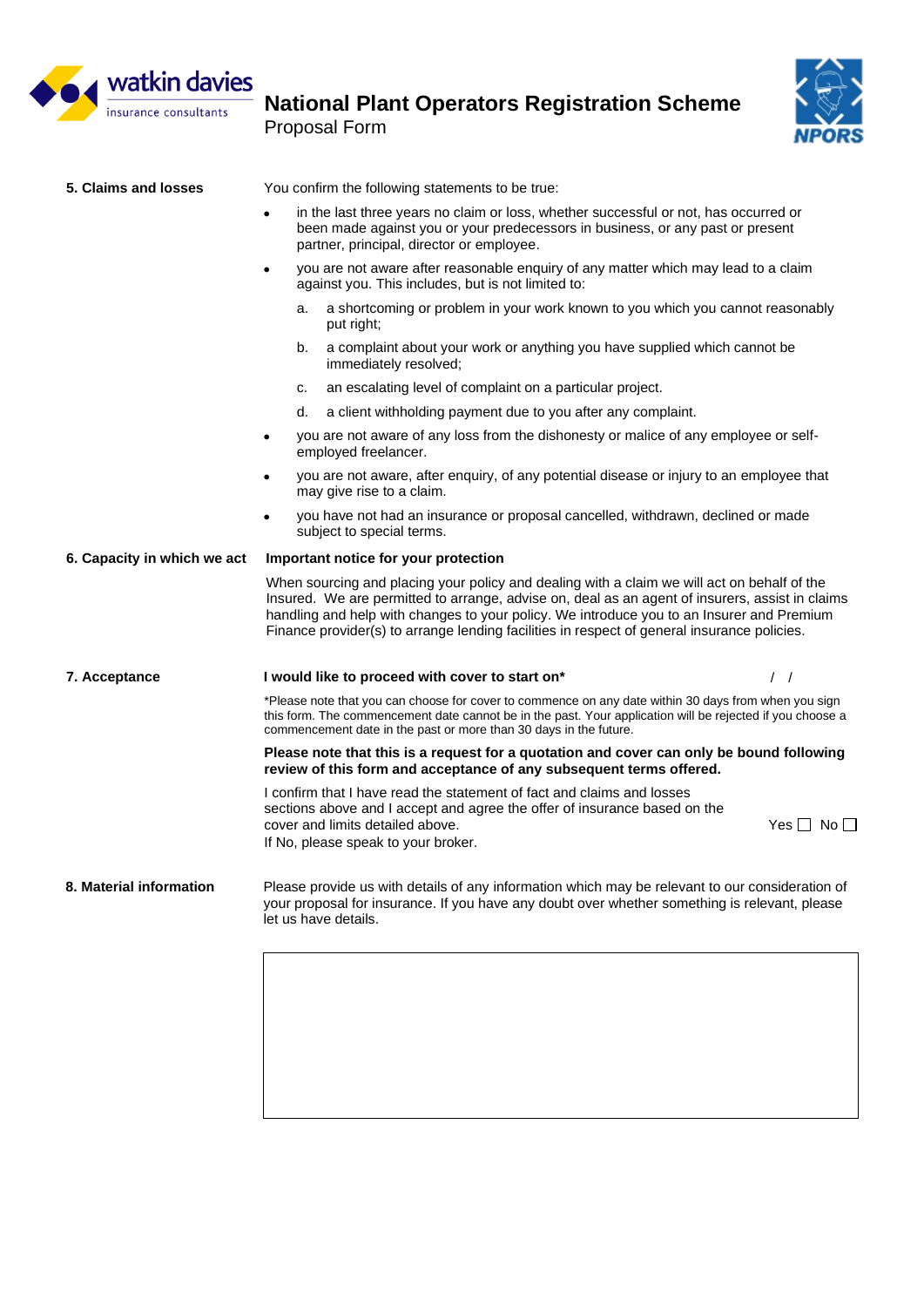

Proposal Form



**9. Data protection** By signing this proposal form you consent to Watkin Davies using the information we may hold about you for the purpose of providing insurance and handling claims, if any, and to process sensitive personal data about you where this is necessary (for example health information or criminal convictions). This may mean we have to give some details to third parties involved in providing insurance cover. These may include insurance carriers, third-party claims adjusters, fraud detection and prevention services, reinsurance companies and insurance regulatory authorities.

> Where such sensitive personal information relates to anyone other than you, you must obtain the explicit consent of the person to whom the information relates both to the disclosure of such information to us and its use by us as set out above. The information provided will be treated in confidence and in compliance with the Data Protection Act 1998 (&/or any subsequent legislation). You have the right to apply for a copy of your information (for which we may charge a small fee) and to have any inaccuracies corrected.

General Data Protection Regulation effective from 25th May 2018, imposes additional obligations on organisations and gives you extra rights around how your data is used.

We want you to know that we respect the information we hold on you and that we take the security of your information very seriously.

Our Privacy Policy can be reviewed here<http://www.watkindavies.com/privacy-policy>

#### **Employers Liability Tracing Office (ELTO) and your data**

Your policy details will be added to the employer's liability database, managed by the Employers Liability Tracing Office (ELTO). This data will be available for search by registered users as well as individual claimants on a limited basis, who wish to verify the employers' liability insurer of an employer at a particular point in time.

You can find out more from **your** insurance adviser (if **you** have one); or by contacting **us**; or at [www.elto.org.uk](http://www.elto.org.uk/)

**10. Declaration** I /we confirm that the information given in this proposal form is correct, accurate and complete and I have made a fair presentation of the risk.

Name **Position within the company** 

Signature Date

Please return this proposal acceptance form to Watkin Davies once it has been completed.